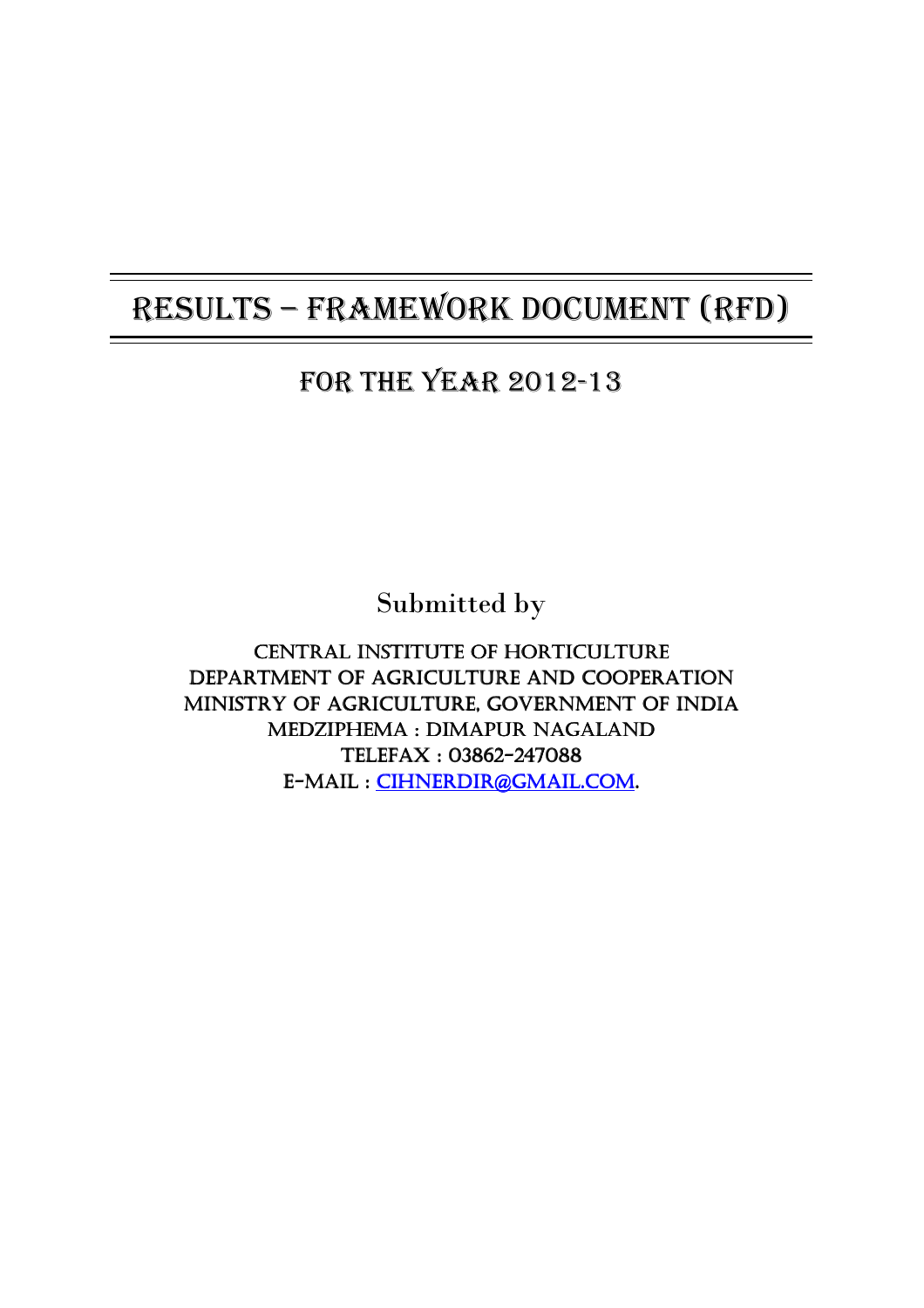#### SECTION 1 Vision, mission, objectives & functions

#### CENTRAL INSTITUTE OF HORTICULTURE

#### Vision

To emerge as the pioneering, innovative farmer-focused and self-supporting horticultural institute in the country.

#### Mission

To provide excellent, innovative and relevant training to all stakeholders so as to empower individuals and enable horticulture industry to bring socio-economic development in North Eastern Region.

#### **Objectives**

- Capacity building by training of trainers & farmers/ beneficiaries.
- Demonstration of improved technologies.
- Follow-on extension support in the field of horticulture.
- Promotion of organic cultivation of horticultural crops.
- Establishing convergence and synergy among programmes in the field of horticulture.
- Monitoring of centrally sponsored programmes in the area of horticulture.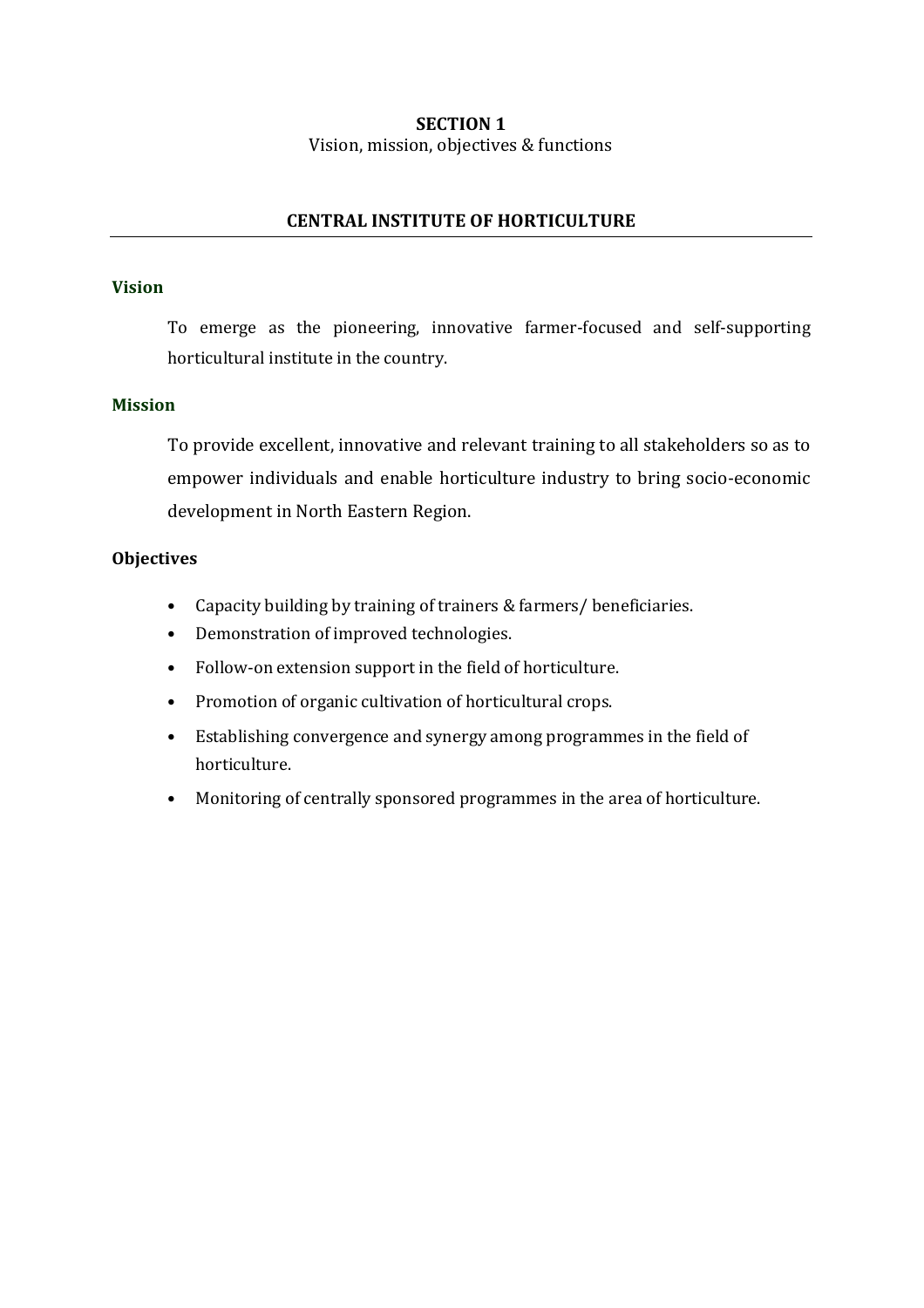## SECTION 2: Inter se Priorities among Key Objectives, Success indicators and Targets

| Objective                                             | Weight | Action                                                        | <b>Success Indicator</b>                                   | Unit        | Weight         | Target / Criteria Value |                |                |                          |                |
|-------------------------------------------------------|--------|---------------------------------------------------------------|------------------------------------------------------------|-------------|----------------|-------------------------|----------------|----------------|--------------------------|----------------|
|                                                       |        |                                                               |                                                            |             |                | <b>Excellent</b>        | Very           | Good           | Fair                     | Poor           |
|                                                       |        |                                                               |                                                            |             |                |                         | Good           |                |                          |                |
|                                                       |        |                                                               |                                                            |             |                | 100%                    | 90%            | 80%            | 70%                      | 60%            |
|                                                       | 25     | <b>Training of Trainers</b>                                   | Trainings conducted                                        | nos         | 9              | 8                       | $\overline{7}$ | 6              | 5                        | $\overline{4}$ |
| 1. Capacity Building & HRD                            |        | <b>Training of Farmers</b>                                    | Trainings conducted                                        | nos         | 10             | 40                      | 36             | 32             | 28                       | 24             |
| Activities                                            |        | Capacity Building of CIH staff<br>& state govt. officials     | Capacity building<br>programmes                            | nos         | 6              | 16                      | 14             | 13             | 11                       | 10             |
|                                                       |        | Mass multiplication of                                        | Crops planted                                              | nos.        | 10             | $\overline{4}$          | $\overline{3}$ | $\overline{2}$ | $\mathbf{1}$             |                |
| 2. Production of Quality<br><b>Planting Materials</b> | 20     | commercial fruit crops for<br>North Eastern region            | Quantity of root stocks<br>raised and plants<br>propagated | nos.        | 10             | 30000                   | 27000          | 24000          | 21000                    | 18000          |
|                                                       | 20     | Construction of packhouse for<br>grading, sorting & packaging | Completion                                                 | <b>Unit</b> | 4              | $\mathbf{1}$            |                |                |                          |                |
|                                                       |        | Construction of terrace for<br>plantation                     | Area                                                       | acre        | 3              | $\mathbf{1}$            | 0.9            | 0.8            | 0.7                      | 0.6            |
| 3. Farm Development                                   |        | Construction of low cost<br>storage                           | Completion                                                 | unit        | 5              | $\mathbf{1}$            |                |                |                          |                |
|                                                       |        | Construction of room for spice<br>processing unit             | Completion                                                 | sqft        | 4              | $\mathbf{1}$            |                |                |                          |                |
|                                                       |        | Construction of disinfectant<br>chamber in polyhouse          | Completion                                                 | unit        | 4              | 9                       | 8              | $\overline{7}$ | 6                        | 5              |
|                                                       | 18     | Production technologies                                       | Area under open crops                                      | ha          | 8              | 1.85                    | 1.7            | 1.5            | 1.3                      | 1.1            |
| 4. Demonstrations of                                  |        |                                                               | Area under protected<br>cultivation                        | sq m        | 3              | 1500                    | 1350           | 1200           | 1050                     | 900            |
| identified technologies for<br><b>NER</b>             |        | Model organic farms /village                                  | Establishment /<br>Adoption                                | nos.        | 5              | $\mathbf{1}$            |                |                |                          |                |
|                                                       |        | Installation of spice processing<br>unit                      | Completion                                                 | unit        | $\overline{2}$ | $\mathbf{1}$            |                |                | $\sim$                   |                |
|                                                       |        | Exposure trips-cum-capacity of<br>farmers/ officials          | Programmes organized                                       | nos.        | $\overline{7}$ | 4                       | 3              | $\overline{2}$ | $\mathbf{1}$             |                |
| 5. Marketing & Agri<br><b>Business Promotion</b>      | 17     | Exhibitions                                                   | Organized/participated                                     | nos.        | 5              | $\overline{4}$          | $\overline{3}$ | $\overline{2}$ | $\mathbf{1}$             |                |
|                                                       |        | Buyers/ Sellers meet                                          | Organized/participated                                     | nos.        | $\overline{3}$ | $\overline{2}$          | $\mathbf{1}$   | ÷              | $\overline{\phantom{a}}$ |                |
|                                                       |        | Market linkages initiatives                                   | Initiatives undertaken                                     | nos.        | $\overline{2}$ | $\overline{2}$          | $\mathbf{1}$   |                | $\sim$                   |                |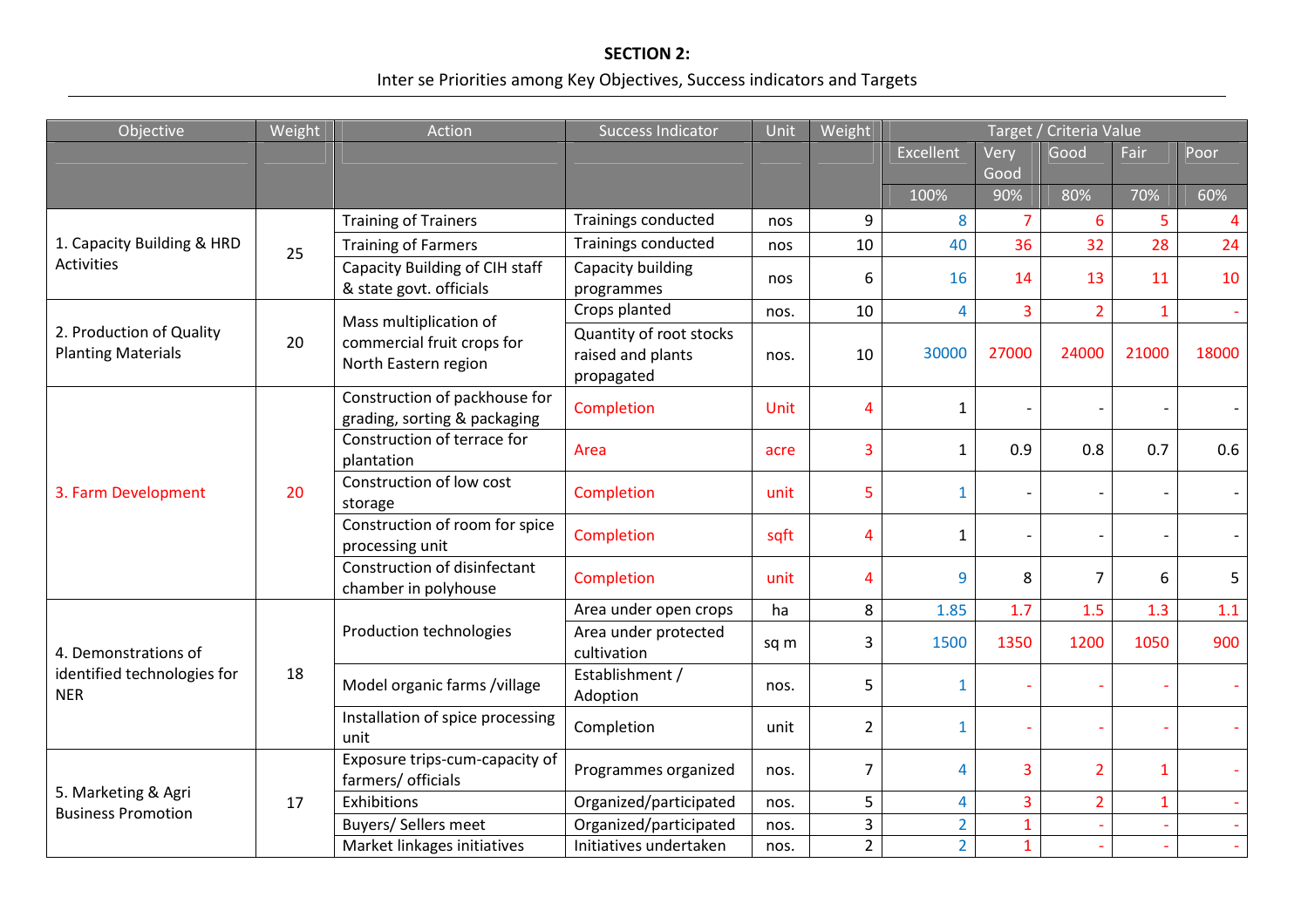### SECTION 3: Trend values of the success indicators

| Objective |                                                    | Action<br><b>Success Indicator</b>                                                      |                                                | Unit | Actual         | <b>Target</b>  |
|-----------|----------------------------------------------------|-----------------------------------------------------------------------------------------|------------------------------------------------|------|----------------|----------------|
|           |                                                    |                                                                                         |                                                |      | Value          | value          |
|           |                                                    |                                                                                         |                                                |      | for FY         | for FY         |
|           |                                                    |                                                                                         |                                                |      | 11/12          | 12/13          |
|           | Capacity Building & HRD Activities                 | <b>Training of Trainers</b>                                                             | Trainings conducted                            | nos  | 10             | 8              |
| 1.        |                                                    | <b>Training of Farmers</b>                                                              | Trainings conducted                            | nos  | 40             | 40             |
|           |                                                    | Capacity Building at National & International Institutes                                | Capacity building programmes                   | nos  | 12             | 16             |
| 2.        | <b>Production of Quality Planting</b><br>Materials | Mass multiplication of commercial fruit crops for NER                                   | Crops planted                                  | nos  | 10             | $\overline{4}$ |
|           |                                                    |                                                                                         | Quantity of root stocks raised &<br>propagated | nos  | 44000          | 30000          |
| 3.        | <b>Farm Development</b>                            | Farm land development                                                                   | Area                                           | ha   | 3              |                |
|           |                                                    | Construction of packhouse for grading, sorting &<br>packaging                           | Completion                                     | unit |                |                |
|           |                                                    | Construction of terrace for plantation                                                  | Area                                           | acre |                | $\mathbf{1}$   |
|           |                                                    | Construction of Low cost storage structure                                              | Completion                                     | unit |                | 1              |
|           |                                                    | Construction of room for spice processing unit                                          | Completion                                     | sqft |                | $\mathbf{1}$   |
|           |                                                    | Construction of disinfectant chamber in polyhouse                                       | Completion                                     | unit |                | 9              |
| 4.        | Technology Refinement &<br>Demonstrations          | Production technologies                                                                 | Area under open crops                          | ha   | 13             | 1.85           |
|           |                                                    |                                                                                         | Area under protected cultivation               | sqm  | 300            | 1500           |
|           |                                                    | Model organic farms /village                                                            | Establishment / Adoption                       | nos  | 8              | 1              |
|           |                                                    | Low cost storage structure (2011-12)/Installation of Spice<br>processing unit (2012-13) | Completion                                     | unit | 2              | 1              |
| 5.        | PHM/ Marketing/ Agri Business<br>Promotion         | Exposure trips-cum-capacity building of farmers/ officials                              | Programmes organized                           | nos  | 8              | 4              |
|           |                                                    | Exhibitions                                                                             | Organized/participated                         | nos  | 2              | 4              |
|           |                                                    | <b>Buyers/ Sellers meet</b>                                                             | Organized/participated                         | nos  | $\overline{2}$ | $\overline{2}$ |
|           |                                                    | Market linkage initiatives                                                              | Initiatives undertaken                         | nos  | 3              | $\overline{2}$ |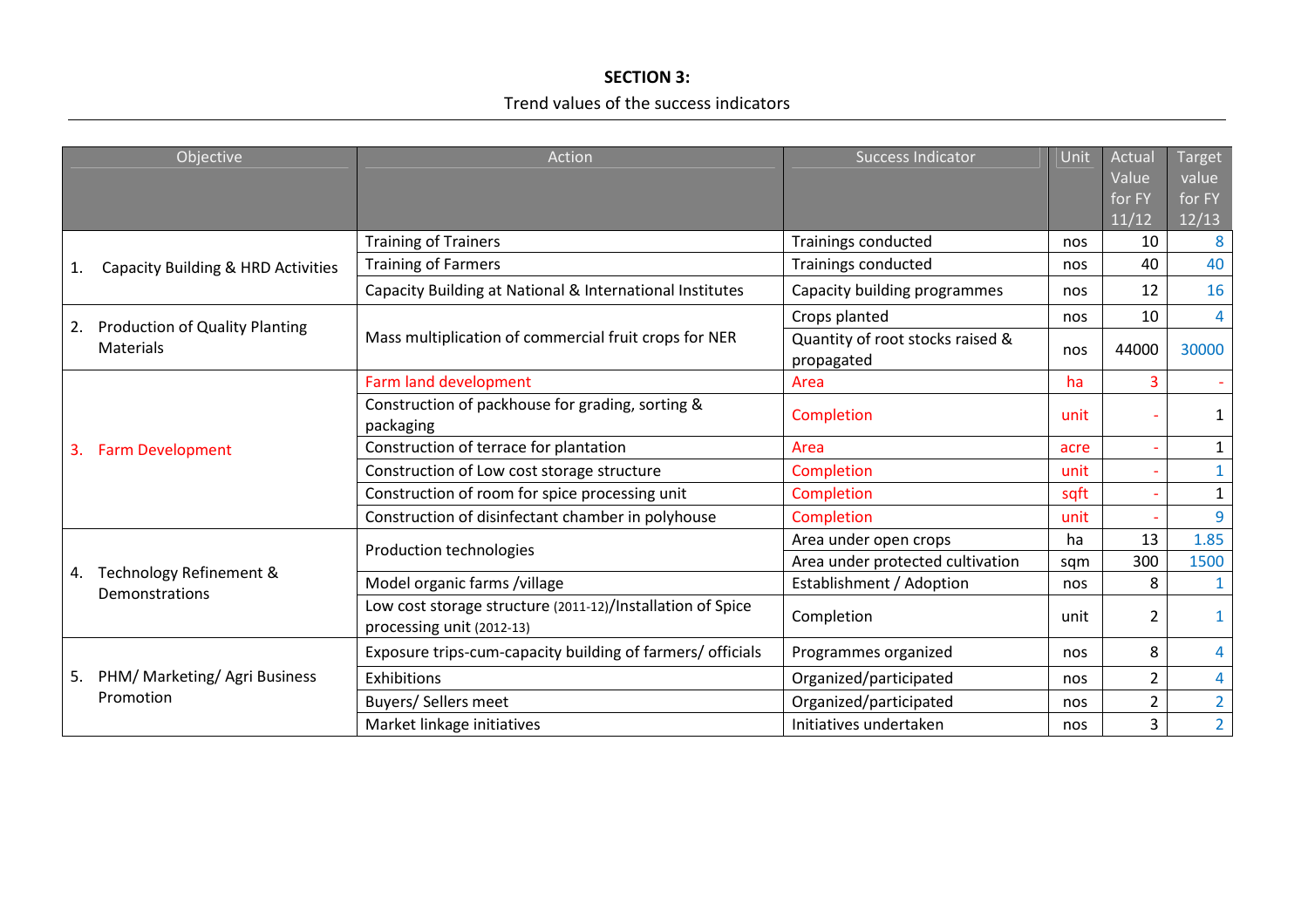#### SECTION 4

#### Description and definition of success indicators and proposed measurement methodology

The success indicators in section 2 & section 3 range from numbers, to area, to units. The units have been kept realistic keeping in view the past experiences and the strength of the Institute. The success indicators are easily measurable.

- 1. Capacity building programmes are done through numbers of training programmes conducted in relevant topic of horticulture on need based. Each of these training programmes provides capacity building to all the participants comprising of officials & farmers.
- 2. Establishing mother blocks for various fruit crops is vital for quality planting material production. Besides, root stocks are the base for multiplication of planting materials. Hence, number of crops & rootstocks raised successfully will indicate the success of propagation activities.
- 3. Land preparation for planting mother plants and other horticultural crops for demonstration of various technologies is required.
- 4. Various identified production technologies need to be demonstrated under open fields and poly house conditions. Establishment of model farms with all important inputs/infrastructure will make it possible to demonstrate organic farming technologies.
- 5. Organizing exposure trips/exhibitions/meets as well as providing market linkages is crucial for achieving the objectives of agri. business promotion. Therefore, number of such programmes organized/participated is a good success indicator.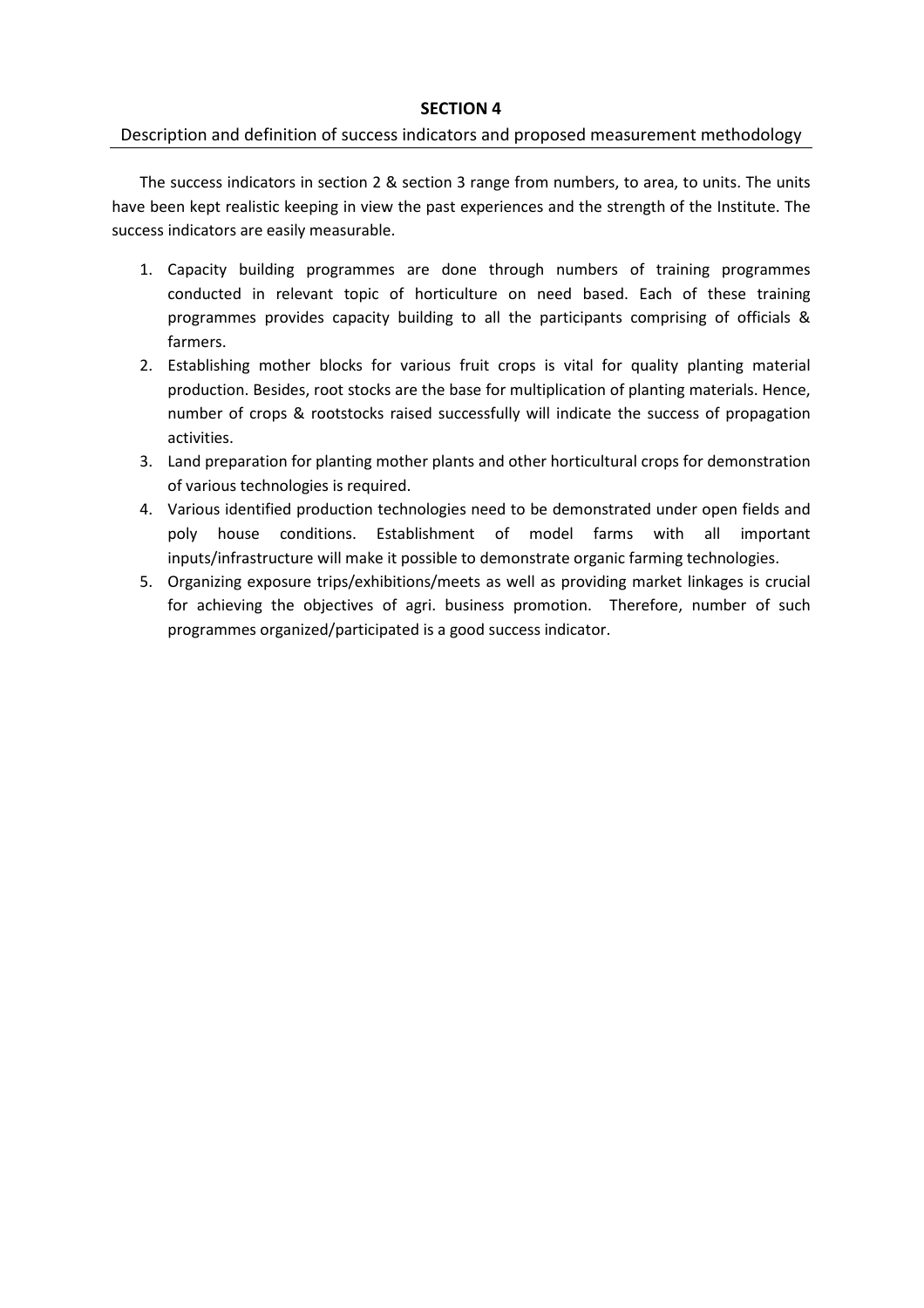Central Institute of Horticulture has been established for holistic horticultural development in North East where coordination with various state government and other organizations at regional, national and international level is required. Various organizations with which the Institute coordinates are mentioned below

- 1. NHB
	- $\triangleright$  Facilitating farmers to avail schemes
	- $\triangleright$  Facilitating market linkages for horticulture produce from the region
	- $\triangleright$  Implementation of schemes
	- $\triangleright$  Organizing various programmes
- 2. NERAMAC/ NABARD/NEC
	- $\triangleright$  For coordination in organizing various programmes
- 3. State Horticulture Departments of NER
	- $\triangleright$  Overall coordination for various programmes and policy decisions for holistic development of NER
- 4. ICCOA/FICCI/NGO's
	- $\triangleright$  For coordination in organizing various programmes
	- $\triangleright$  Providing market linkages to farmers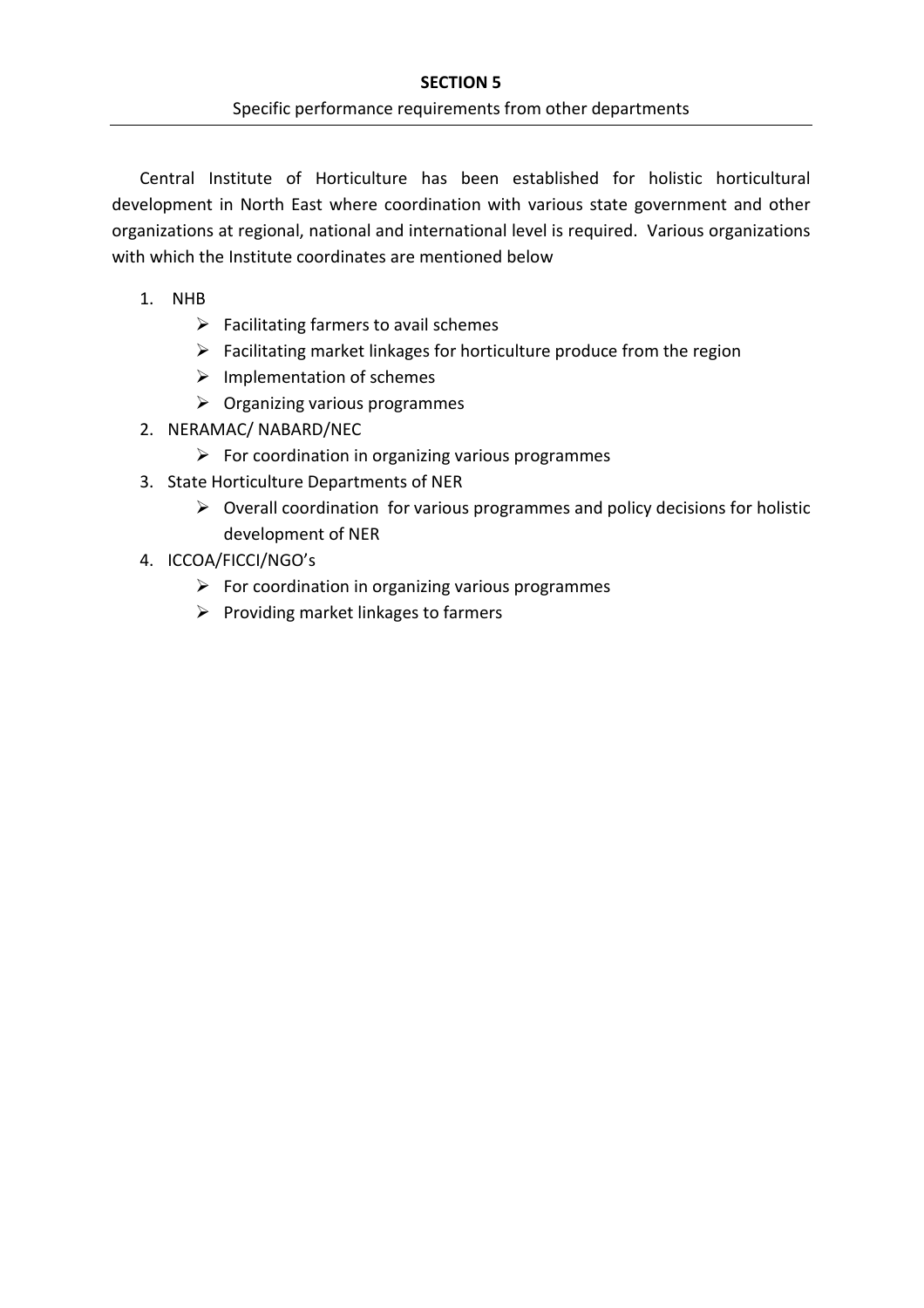**SECTION 6** Outcome impact of activities of organization ministry

| SI. No.        | Outcome impact of organization RCs                                                                                                                                                  | Jointly responsible for<br>influencing this outcome<br>impact with the following<br>organization (s),<br>departments/ministries | Success indicator (s)                                                                      | 2011-12        | 2012-13      |
|----------------|-------------------------------------------------------------------------------------------------------------------------------------------------------------------------------------|---------------------------------------------------------------------------------------------------------------------------------|--------------------------------------------------------------------------------------------|----------------|--------------|
| $\mathbf{1}$ . | The capacity building programme organized by the                                                                                                                                    |                                                                                                                                 | Trainings conducted                                                                        | 10             | 8            |
|                | Institute equip the State Govt. Officials, extension                                                                                                                                |                                                                                                                                 | Trainings conducted                                                                        | 40             | 40           |
|                | functionaries and farmers to improve the production<br>and productivity of horticultural crops in the NE.                                                                           |                                                                                                                                 | Capacity building programmes                                                               | 12             | 16           |
| 2.             | By establishing mother blocks in the Institute there                                                                                                                                |                                                                                                                                 | Crops planted                                                                              | 10             | 4            |
|                | would be availability of scion materials for mass<br>multiplication of horticultural crops which will meet<br>the future requirement of quality planting material in<br>the region. | Through coordination from                                                                                                       | Quantity of root stocks raised<br>& propagated                                             | 44000          | 30000        |
| 3.             | Farm development involves farm land development                                                                                                                                     | various organizations, the                                                                                                      | Farm land development                                                                      | 3              |              |
|                | for plantations, creation of infrastructure facilities etc.                                                                                                                         | impact on the performance<br>of the institute, through                                                                          | Completion of construction of<br>packhouse                                                 |                | $\mathbf{1}$ |
|                |                                                                                                                                                                                     | various activities, has been<br>enhanced. It was evident                                                                        | Area under construction of<br>terrace                                                      |                | $\mathbf{1}$ |
|                |                                                                                                                                                                                     | that the performance of                                                                                                         | Completion of low cost storage<br>structure                                                |                | $\mathbf{1}$ |
|                |                                                                                                                                                                                     | the Institute largely<br>depends on the                                                                                         | Completion of construction of<br>room for spice processing unit                            |                | $\mathbf{1}$ |
|                |                                                                                                                                                                                     | coordination from the<br>various<br>departments/organizations.                                                                  | Completion of construction of<br>disinfectant chamber in<br>polyhouse                      |                | 9            |
| 4.             | Transfer of technology to the farmers through                                                                                                                                       |                                                                                                                                 | Area under open crops                                                                      | 13             | 1.85         |
|                | demonstration of technology, establishment of model<br>farm, publications, etc. has enabled the farmers to                                                                          |                                                                                                                                 | Area under protected<br>cultivation                                                        | 300            | 1500         |
|                | adapt the technology and improve the production of<br>horticulture crops.                                                                                                           |                                                                                                                                 | Establishment / adoption of<br>model organic farms /village                                | 8              | $\mathbf{1}$ |
|                |                                                                                                                                                                                     |                                                                                                                                 | Low cost storage structure<br>(2011-12)/Installation of Spice<br>processing unit (2012-13) | $\overline{2}$ | 1            |